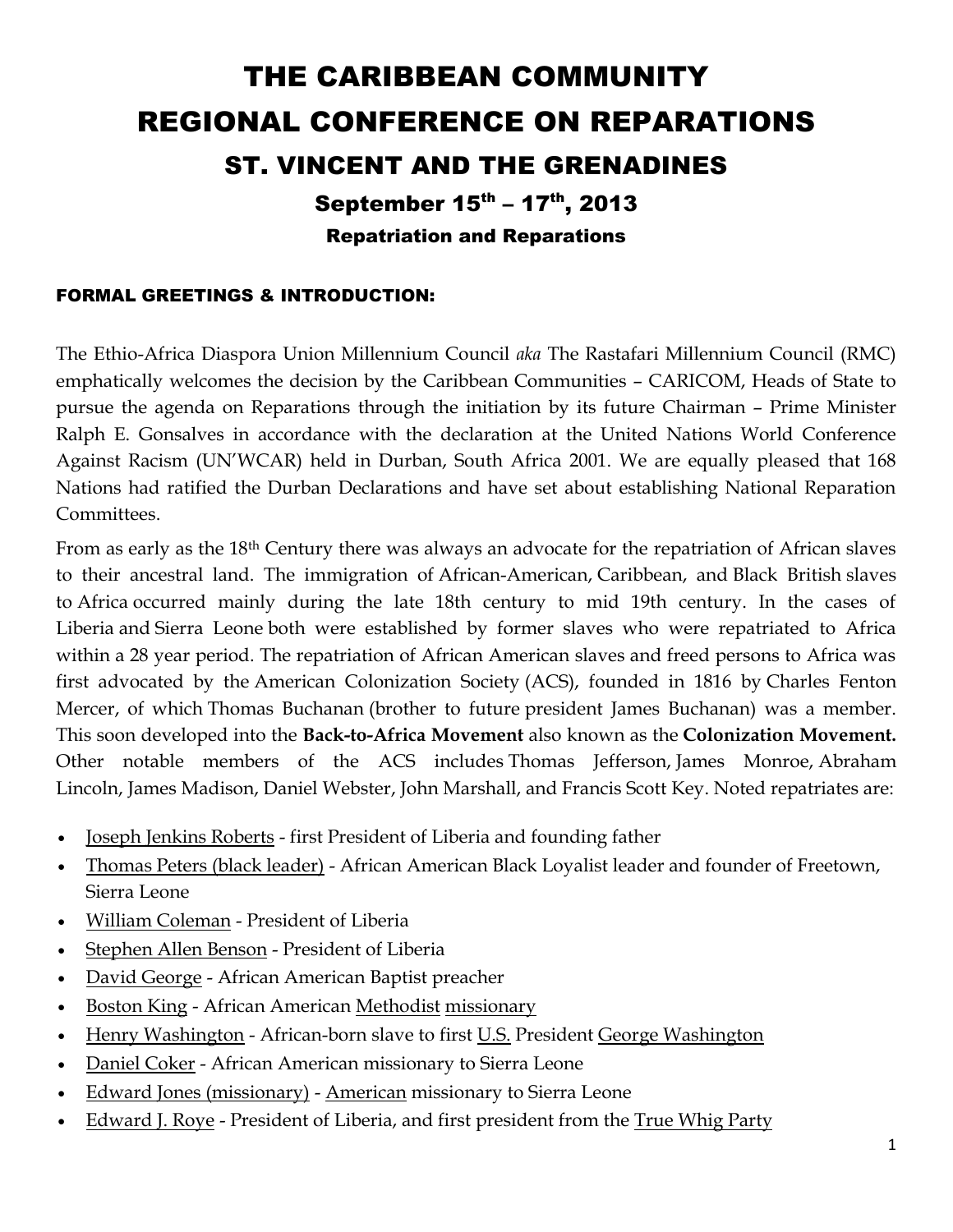What history has recorded was that all attempts for repatriation were driven by economics - a chance to make a better life on the continent. It records that those who opposed repatriation insisted that America could provide those conditions and would rather struggle to obtain equality instead. Also Liberia leaders at that time were very cautious in receiving massive influx of repatriates with their proposed provisional governance. It was clear that the colonial industrial systems were adamant that Africa's resources must remain in their control.

The struggle to gain sovereign rights over our own continent developed into bitter confrontations. Thus Ethiopia with her sovereign His Imperial Majesty (HIM) Emperor Haile Sellassie the first (I) became the pivotal example for liberation and international morality. A clear example of how savage the opposition forces were against the Back-to-Africa movement was displayed through the persecution of Marcus Garvey – the Provisional President of Africa, and his Universal Negro Improvement Association (UNIA).

What is very important to note is that reparations for colonialism and slavery atrocities were never pursued by these Back-to-Africa movements!

It was because of these persistent interferences and destructive elements towards repatriation why the Rastafari Communities in Jamaica and worldwide have advocated for repatriation with compensation since history clearly records the persecutions Africans encountered in establishing their own economic platforms; and only by reparations can these imbalances be finally resolved.

The Rastafari Movement itself was even targeted and brutally persecuted by both the colonial and local governments from as early as 1937 for our Afro-centric principles and Back-to-Africa stance to the point that there were even directives by the governments to 'kill on sight.' The Coral Gardens massacre of 1963 is edged in Jamaica's history. It is for these reasons that one particular Mansion – The Ethiopia Africa Black International Congress founded by King Emmanuel Charles Edwards, registered its Organ within the United Nations (UN) in 1967 and championed the cause for these violations against Human Rights. Indeed, it is the first recorded protest within the UN by a group for human rights violations which was the prelude to the recognition of slavery as seen as a crime against humanity leading up to the Durban Declarations.

The major Mansions had submitted documents at the Rastafari Global Reasoning in Jamaica, 2003 which the RMC has woven into our draft Position Paper – **The Rastafari Nation Fundamental Rights for Repatriation and Reparations** which also presents a chronology of our agitations and persecutions. It essentially addresses two factors in the UN'WCAR Durban Declarations' Programme for Action as outlined in Paragraph 158:

- **Restitution of art objects, historical artifacts and documents to their countries of origin, in accordance with bilateral agreements or international instruments; Trafficking in persons, particularly women and children;**
- Facilitation of welcomed return and resettlement of the descendants of enslaved Africans;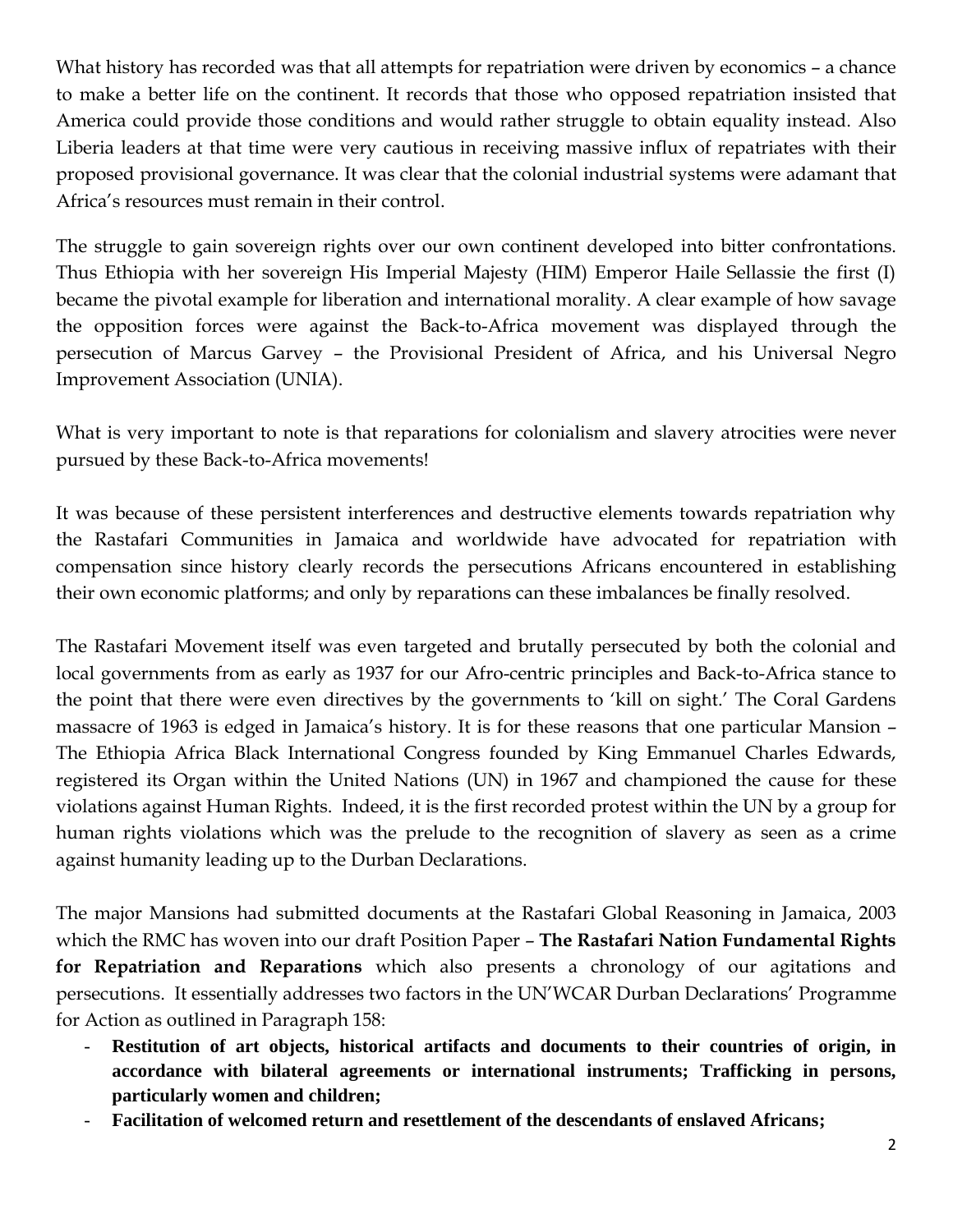Whereas other Afro-centric Groups and National Reparation Committees have indicated other factors outlined in Paragraph 158 as their primary objective, the RMC is guided by the current Laws against Human Trafficking (modern slavery) and the precedent established by the formation of the State of Israel through reparations – the Nuremburg Trials. Base on these, we insist the need for what we call the "**Parental Value"** to be emphasized within the African and its Diaspora deliberations not as an **option** but as a **prerequisite** for reparations claims. We refer to the **Legacy Project** presented by the Africa Union (A.U.) that was drafted at the Global African Diaspora Summit (GADS), South Africa 2012 as a developing roadmap that could shape CARICOM policies to the AU:

**(a) The production of a skills database of African professionals in the Diaspora;** 

**(b) The establishment of the African Diaspora Volunteer Corps;** 

**(c) Establishing the African Diaspora Investment Fund;** 

**(d) A program on the Development Market-place for the Diaspora as a framework for facilitating innovation and entrepreneurship among Africans and the Diaspora;** 

**(e) The establishment of a Remittance Institute;** 

**(f) A Diaspora Advisory Board is to be established that will address Reparations and the Right-to-Return for Africans in the Diaspora.**

We strongly believe that it is prudent before any other reparations submissions by Countries populated by Black Peoples, the restoration of Africa's holocaust must be the concurrent priority as the evidence for reparatory JUSTICE to be fully served! Without going into specifics, the Parental Value outlines three fundamental Rights that have to be addressed because of the horrific tragedy that Colonialism and Slavery created:

- **(1) References to the current Laws against Human Trafficking which addresses modern slavery;**
- **(2) African Cultural Heritage retentions throughout the Diaspora;**
- **(3) African dual Citizenry.**

In short, Nations will have to address the Rights of Indigenous Peoples (Natives) who were invaded, murdered, and dispersed by colonial slavery and whose lands were forcibly replaced by our foreparents. Nations will have to address how our fore-parents acquired a new nationality without acknowledgment either through **Marriage Dowry** or **Sale of Birthright** whereas Indentured Servants in the same lands maintained their identity hence their dual citizenry.

Understandably, Caribbean countries are embracing their Diasporas even those born in a foreign land through Caribbean Parenthood, to broaden economic ties. So likewise our ancestry should also be re-embraced for the very same reasons. How can one embrace ones offspring and not ones ancestor; are they not the same genes? What is therefore really needed through reparations is a massive Educational Programme to sensitize the majority African populace in the Caribbean about their ancestry's grand cultures before the onslaught of colonialism and slavery to remove all stigmas on African Cultures – re connecting our umbilical heritages. The achievements of H.I.M. Emperor Haile Sellassie I – Father of the liberated Africa and the Hon. Marcus M. Garvey – Father of Pan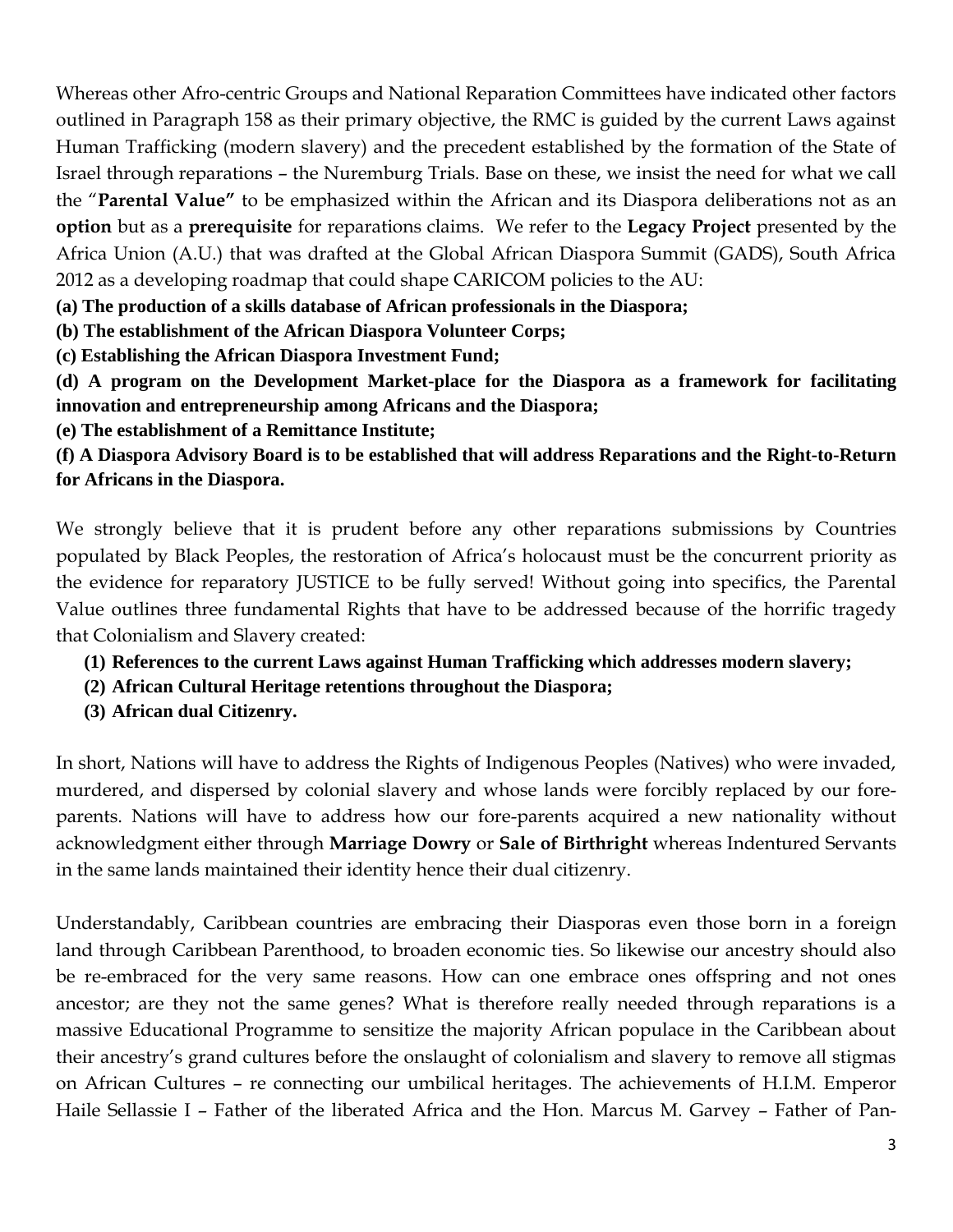Africanism must be greatly emphasized and their Philosophies and Opinions becoming our blueprints!

We take note that the £20 million compensation paid to owners effecting Emancipation was addressing primarily the cost of transportation imbedded in the sales value of our fore-parents with the mark-up value representing their net worth – nothing to do with wages! Their net worth can assist in evaluating wages as well as the comparison to the indentured labour force. Prof. Sir Hillary Beckles in submitting the Caribbean's Case to Britain presented a valuation if Britain were to pay 2 million enslaved Africans at the lowest wages in the  $18<sup>th</sup>$  &  $19<sup>th</sup>$  Centuries including the value of trauma and loss of assets; it would amount to £7.5 trillion at 2005 revaluation.

Several attempts were made to attain reparations after the premeditative destruction of the Pan-African movement. The most significant being the Back-to-Africa Mission of 1961 sponsored for £12,000.00 by Premier Norman Manley. A Bond proposal of £300 million to resettle the entire African population was made to the Queen by Mr. Scarlett – leader of the 1961 delegation. It was alleged that the Colonial Secretary – Mr. Ian McLeod, stated Her Majesty would repatriate Africans from her Caribbean Colonies with £140 million for resettlement if Africa wanted us. This matter needs to be thoroughly investigated!

Africa's reclaiming her children was re-emphasized by Emperor Haile Sellassie I during His visit to Jamaica in 1966 where He offered a seat within the then Organization of Africa Unity (OAU) to connect Jamaica and the Caribbean into African liberation and re-development. We thank the Right Hon. Prime Minister Portia Simpson-Miller as a mark of the O.A.U. and Jamaica's golden 50 years celebration, for appointing a representative for Jamaica within the A.U. in 2013. It is quite fitting that this is occurring under the JUBILEE celebrations as under this Law of the Land, "all servants must be returned to their families and possessions."

The countries of the world are now facing a new era for global trading described as Globalization orchestrated by the Bretton Wood Institutions. Colonialism and Slavery was driven by capitalism, and **GLOBALIZATION** now threatens a new surge of capitalism by neo-colonialism that is reshaping following the post Independence era. With the emergence of South – South viable Trading and an upsurge in the African Nations economies along with vast international investments, the very near future of Africa rising as an economic force is inevitable! CARICOM should therefore make every effort to strengthen the A.U. 6<sup>th</sup> Region Diaspora initiatives and capitalize on the framework of the Legacy Project from the GADS. Culture Tourism, Exchange Programmes, etc, even Trans-linkages – the Hub between the United States trading into Africa which is fast becoming a reality, have to also become CARICOM economic future. The Africa, Caribbean, and Pacific Group (ACP) of Nations must take advantage of these developments. The important factors in all of this are the **Bridge Builders**, and this is where THE REPATRIATES are going to, even unconsciously, become the major